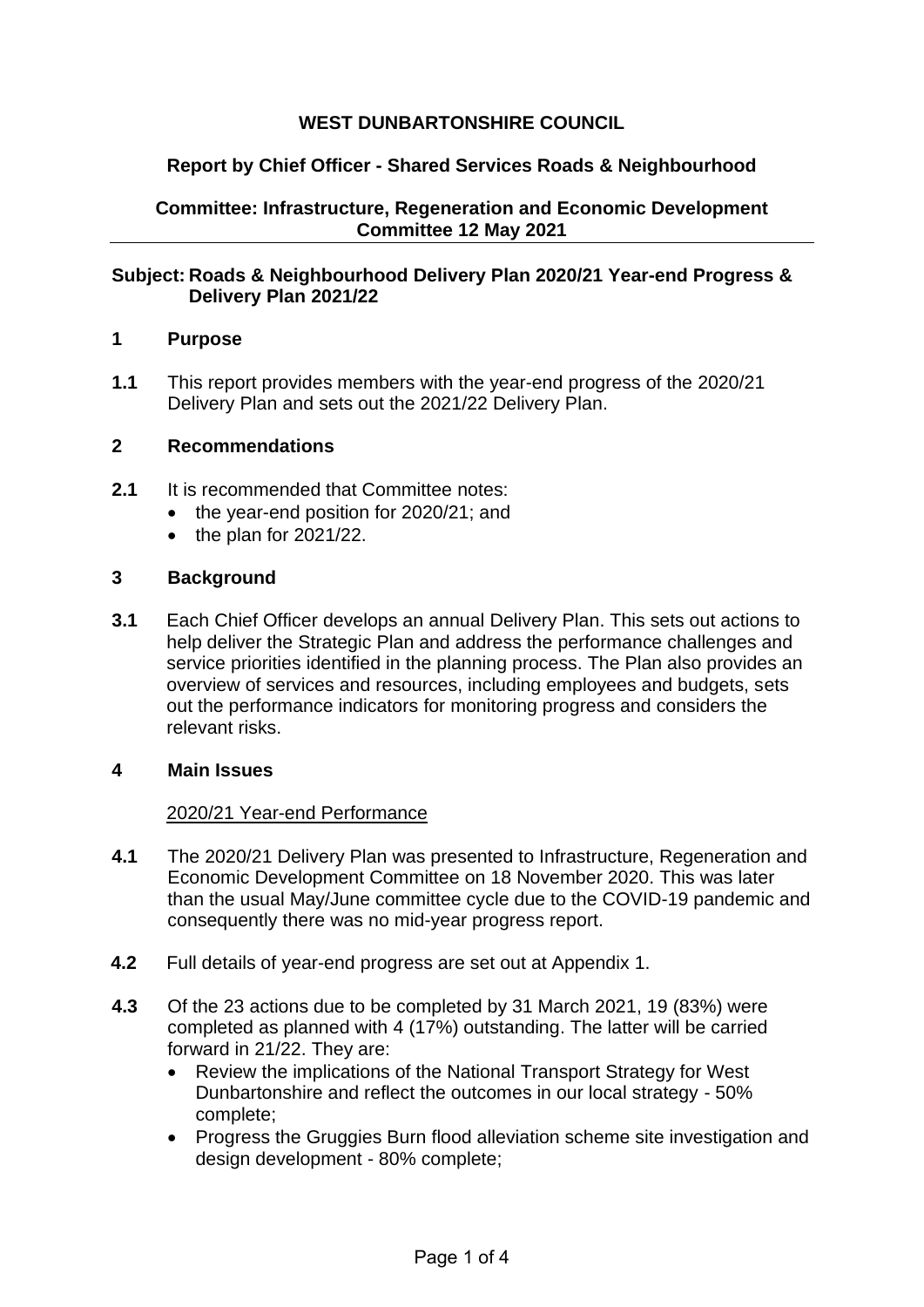- Produce a revised service delivery model that reflects the predicted reduction in the quantities of plastic bottles, glass bottles and metal drinks cans as a result of the planned introduction of a national deposit return scheme - 50% complete; and
- Seek Committee approval to trial an alternative service delivery model that is compliant with the revised Code of Practice on household recycling due from Zero Waste Scotland - 0% complete.
- **4.4** At the current time, 2020/21 data is available for one performance indicator. This achieved the target set for the year. Full details are set out in Appendix 1.
- **4.5** The full set of performance indicators will be reported through the Council's annual performance reporting process once all data becomes available.
- **4.6** Key achievements in 2020/21 are highlighted in the new delivery plan for 2021/22 (Appendix 3), in Section 2 'Performance Review'.

### Quality Standards

**4.7** Quality standards were set out in the 2020/21 Delivery Plan to help define what service users can expect to receive, and remind both the organisation and employees of the challenges and obligations they face in delivering best value services. Currently, 2020/21 data is available for two performance indicators, both of which met the targets set for their corresponding quality standards. Full details are set out in Appendix 2.

## Delivery Plan 2021/22

- **4.8** The 2021/22 Delivery Plan is set out at Appendix 3. This includes a detailed action plan and workforce plan.
- **4.9** Key priorities for 2021/22 include: deliver sustainable, quality services within the context of significant financial challenges; implement plans to align activities, identify opportunities to reduce duplication and identify learning opportunities through the Shared Services Programme; respond to the requirement to enforce pavement parking; identify opportunities for electric vehicle charging points and roll out the installation of electric vehicle charging points at key car parks; address the implications of the Deposit Return Scheme (DRS) including the impact on the service delivery model; address the challenges of climate change; address the impact of legislation and regulation in relation to waste and pesticides; develop allotment provision and implement the Food Growing Strategy in line with the Community Empowerment Act; and deliver the Posties Park Sports Hub.
- **4.10** Progress against the action plan will be monitored by the management team and scrutinised through quarterly performance updates to the Performance Monitoring & Review Group.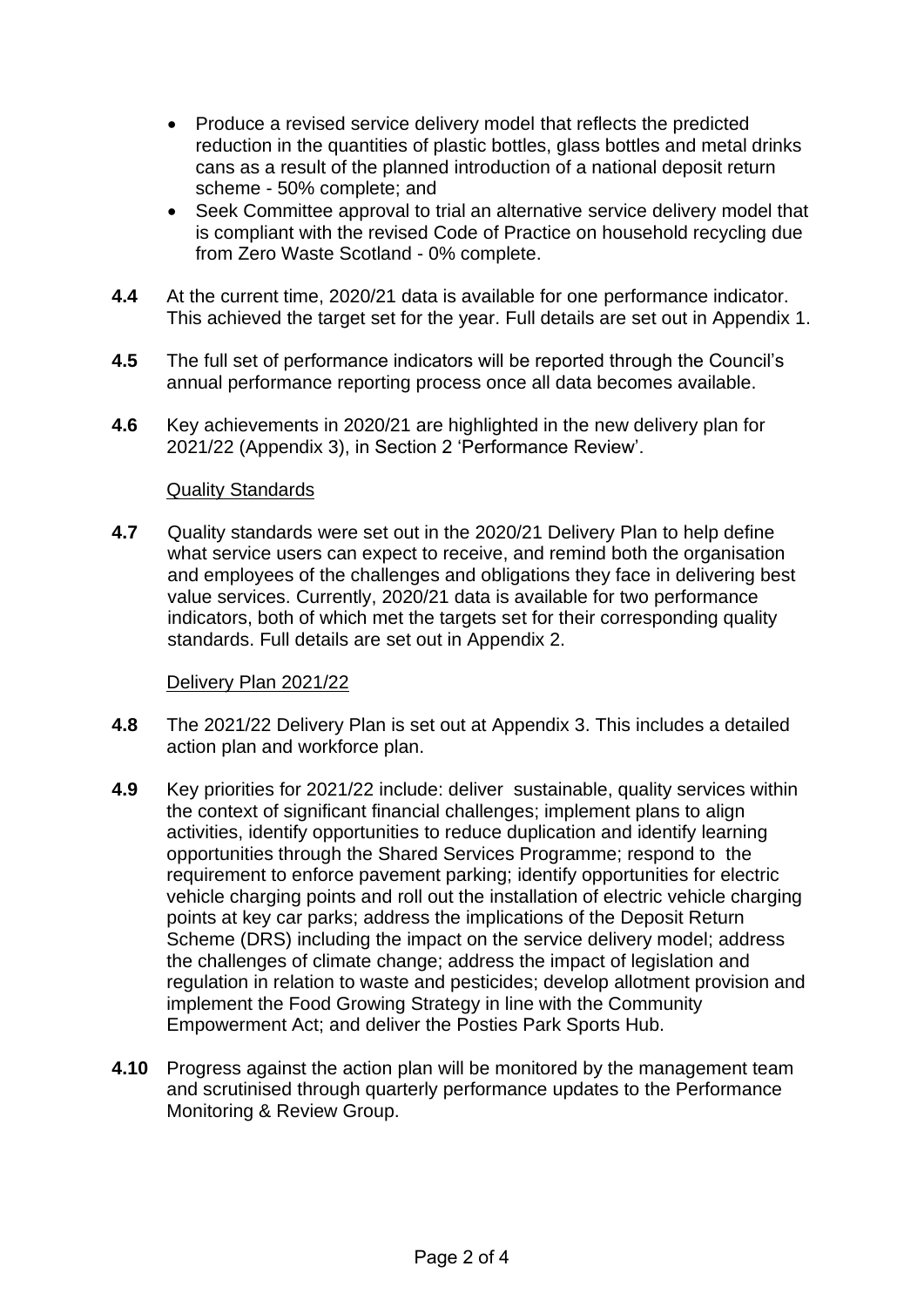# Workforce Planning

- **4.11** The 2021/22 Delivery Plan includes an annual workforce plan which details the key workforce issues which will or may arise over the year and the actions planned to address these in order to fully support delivery of the plan.
- **4.12** These workforce issues are anticipated to have implications in terms of organisational change, resource planning, resource profiling, skills mix, training and development and restructuring. The workforce plan sits within the appendices of the 2021/22 Delivery Plan.

# **5 People Implications**

**5.1** There are no direct people implications arising from this report.

# **6 Financial & Procurement Implications**

**6.1** There are no direct financial or procurement implications arising from this report.

# **7 Risk Analysis**

**7.1** Failure to deliver on the actions assigned to Roads & Neighbourhood may have a direct impact on the delivery of the Council's Strategic Plan. It is essential that remedial action is taken to ensure strategic delivery plans achieve the commitments detailed and approved.

## **8 Equalities Impact Assessment**

**8.1** Screening and impact assessments will be carried out on specific activities as required.

## **9 Consultation**

**9.1** The delivery plans were developed through consultation with officers from the strategic service areas.

## **10 Strategic Assessment**

**10.1** The delivery plans set out actions to support the successful delivery of the strategic priorities of the Council.